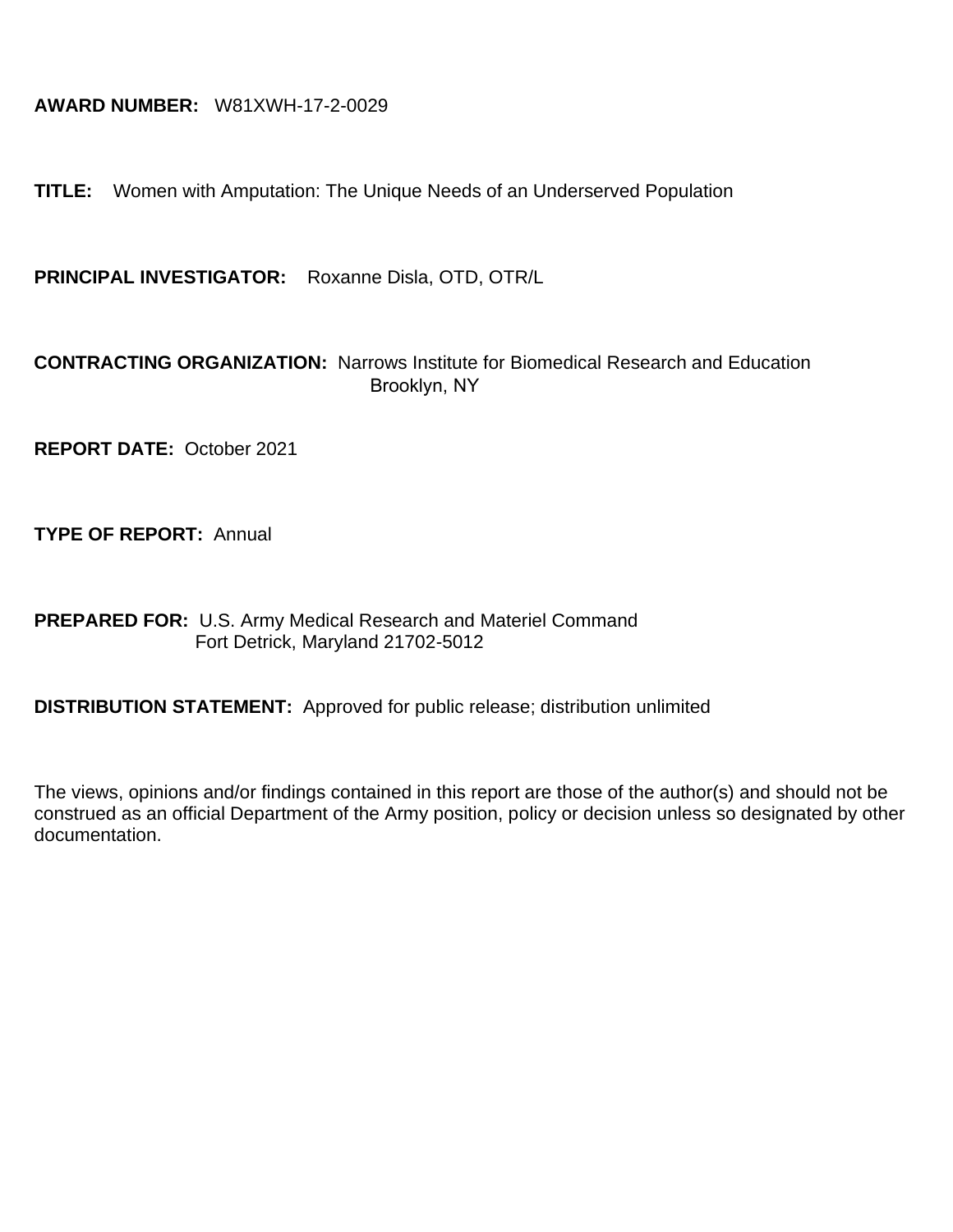| <b>REPORT DOCUMENTATION PAGE</b>                                                                                                                                                                                                                                                                                                                                                                                                                                                                                                                                                                                                                                                                                                                                                                                                                                                                                                                                                                                                                                                       |                    |                                                                                                       |                               |                                      | Form Approved<br>OMB No. 0704-0188                        |  |  |
|----------------------------------------------------------------------------------------------------------------------------------------------------------------------------------------------------------------------------------------------------------------------------------------------------------------------------------------------------------------------------------------------------------------------------------------------------------------------------------------------------------------------------------------------------------------------------------------------------------------------------------------------------------------------------------------------------------------------------------------------------------------------------------------------------------------------------------------------------------------------------------------------------------------------------------------------------------------------------------------------------------------------------------------------------------------------------------------|--------------------|-------------------------------------------------------------------------------------------------------|-------------------------------|--------------------------------------|-----------------------------------------------------------|--|--|
| Public reporting burden for this collection of information is estimated to average 1 hour per response, including the time for reviewing instructions, searching existing data sources, gathering and maintaining the data<br>needed, and completing and reviewing this collection of information. Send comments regarding this burden estimate or any other aspect of this collection of information, including suggestions for reducing this<br>burden to Department of Defense, Washington Headquarters Services, Directorate for Information Operations and Reports (0704-0188), 1215 Jefferson Davis Highway, Suite 1204, Arlington, VA 22202-4302.<br>Respondents should be aware that notwithstanding any other provision of law, no person shall be subject to any penalty for failing to comply with a collection of information if it does not display a currently valid OMB<br>control number. PLEASE DO NOT RETURN YOUR FORM TO THE ABOVE ADDRESS.                                                                                                                         |                    |                                                                                                       |                               |                                      |                                                           |  |  |
| <b>1. REPORT DATE</b><br>October 2021                                                                                                                                                                                                                                                                                                                                                                                                                                                                                                                                                                                                                                                                                                                                                                                                                                                                                                                                                                                                                                                  |                    | <b>2. REPORT TYPE</b><br>Annual                                                                       |                               |                                      | <b>3. DATES COVERED</b><br>30Sep2020-29Sep2021            |  |  |
|                                                                                                                                                                                                                                                                                                                                                                                                                                                                                                                                                                                                                                                                                                                                                                                                                                                                                                                                                                                                                                                                                        |                    |                                                                                                       |                               |                                      |                                                           |  |  |
| <b>4. TITLE AND SUBTITLE</b>                                                                                                                                                                                                                                                                                                                                                                                                                                                                                                                                                                                                                                                                                                                                                                                                                                                                                                                                                                                                                                                           |                    |                                                                                                       |                               |                                      | <b>5a. CONTRACT NUMBER</b><br>W81XWH-17-2-0029            |  |  |
|                                                                                                                                                                                                                                                                                                                                                                                                                                                                                                                                                                                                                                                                                                                                                                                                                                                                                                                                                                                                                                                                                        |                    | Women with Amputation: The Unique Needs of an Underserved Population                                  |                               |                                      | <b>5b. GRANT NUMBER</b>                                   |  |  |
|                                                                                                                                                                                                                                                                                                                                                                                                                                                                                                                                                                                                                                                                                                                                                                                                                                                                                                                                                                                                                                                                                        |                    |                                                                                                       |                               |                                      | OP160081                                                  |  |  |
|                                                                                                                                                                                                                                                                                                                                                                                                                                                                                                                                                                                                                                                                                                                                                                                                                                                                                                                                                                                                                                                                                        |                    |                                                                                                       |                               |                                      | 5c. PROGRAM ELEMENT NUMBER                                |  |  |
| 6. AUTHOR(S)<br>$PI$ )                                                                                                                                                                                                                                                                                                                                                                                                                                                                                                                                                                                                                                                                                                                                                                                                                                                                                                                                                                                                                                                                 |                    | Roxanne Disla, OTD, OTR/L (JJP VAMC site co-PI); Jason Maikos, PhD (NYHHS site co-                    |                               |                                      | <b>5d. PROJECT NUMBER</b>                                 |  |  |
|                                                                                                                                                                                                                                                                                                                                                                                                                                                                                                                                                                                                                                                                                                                                                                                                                                                                                                                                                                                                                                                                                        |                    |                                                                                                       |                               |                                      | <b>5e. TASK NUMBER</b>                                    |  |  |
| E-Mail: Roxanne. Disla@va.gov; Jason. Maikos@va.gov                                                                                                                                                                                                                                                                                                                                                                                                                                                                                                                                                                                                                                                                                                                                                                                                                                                                                                                                                                                                                                    |                    |                                                                                                       |                               |                                      | <b>5f. WORK UNIT NUMBER</b>                               |  |  |
|                                                                                                                                                                                                                                                                                                                                                                                                                                                                                                                                                                                                                                                                                                                                                                                                                                                                                                                                                                                                                                                                                        |                    |                                                                                                       |                               |                                      |                                                           |  |  |
| 7. PERFORMING ORGANIZATION NAME(S) AND ADDRESS(ES)                                                                                                                                                                                                                                                                                                                                                                                                                                                                                                                                                                                                                                                                                                                                                                                                                                                                                                                                                                                                                                     |                    |                                                                                                       |                               |                                      | <b>8. PERFORMING ORGANIZATION REPORT</b><br><b>NUMBER</b> |  |  |
| <b>NARROWS INSTITUTE FOR</b>                                                                                                                                                                                                                                                                                                                                                                                                                                                                                                                                                                                                                                                                                                                                                                                                                                                                                                                                                                                                                                                           |                    |                                                                                                       |                               |                                      |                                                           |  |  |
| <b>BIOMEDICAL RESEARCH</b><br>800 POLY PL 151                                                                                                                                                                                                                                                                                                                                                                                                                                                                                                                                                                                                                                                                                                                                                                                                                                                                                                                                                                                                                                          |                    |                                                                                                       |                               |                                      |                                                           |  |  |
| <b>BROOKLYN NY 11209-7104</b>                                                                                                                                                                                                                                                                                                                                                                                                                                                                                                                                                                                                                                                                                                                                                                                                                                                                                                                                                                                                                                                          |                    |                                                                                                       |                               |                                      |                                                           |  |  |
| 9. SPONSORING / MONITORING AGENCY NAME(S) AND ADDRESS(ES)                                                                                                                                                                                                                                                                                                                                                                                                                                                                                                                                                                                                                                                                                                                                                                                                                                                                                                                                                                                                                              |                    |                                                                                                       |                               |                                      | 10. SPONSOR/MONITOR'S ACRONYM(S)                          |  |  |
| U.S. Army Medical Research and Materiel Command                                                                                                                                                                                                                                                                                                                                                                                                                                                                                                                                                                                                                                                                                                                                                                                                                                                                                                                                                                                                                                        |                    |                                                                                                       |                               |                                      |                                                           |  |  |
| Fort Detrick, Maryland 21702-5012                                                                                                                                                                                                                                                                                                                                                                                                                                                                                                                                                                                                                                                                                                                                                                                                                                                                                                                                                                                                                                                      |                    |                                                                                                       |                               |                                      | <b>11. SPONSOR/MONITOR'S REPORT</b>                       |  |  |
|                                                                                                                                                                                                                                                                                                                                                                                                                                                                                                                                                                                                                                                                                                                                                                                                                                                                                                                                                                                                                                                                                        |                    |                                                                                                       |                               |                                      | <b>NUMBER(S)</b>                                          |  |  |
| <b>12. DISTRIBUTION/ AVAILABILITY STATEMENT</b>                                                                                                                                                                                                                                                                                                                                                                                                                                                                                                                                                                                                                                                                                                                                                                                                                                                                                                                                                                                                                                        |                    |                                                                                                       |                               |                                      |                                                           |  |  |
| Approved for Public Release; Distribution Unlimited                                                                                                                                                                                                                                                                                                                                                                                                                                                                                                                                                                                                                                                                                                                                                                                                                                                                                                                                                                                                                                    |                    |                                                                                                       |                               |                                      |                                                           |  |  |
| <b>13. SUPPLEMENTARY NOTES</b>                                                                                                                                                                                                                                                                                                                                                                                                                                                                                                                                                                                                                                                                                                                                                                                                                                                                                                                                                                                                                                                         |                    |                                                                                                       |                               |                                      |                                                           |  |  |
|                                                                                                                                                                                                                                                                                                                                                                                                                                                                                                                                                                                                                                                                                                                                                                                                                                                                                                                                                                                                                                                                                        |                    |                                                                                                       |                               |                                      |                                                           |  |  |
| 14. ABSTRACT                                                                                                                                                                                                                                                                                                                                                                                                                                                                                                                                                                                                                                                                                                                                                                                                                                                                                                                                                                                                                                                                           |                    |                                                                                                       |                               |                                      |                                                           |  |  |
| There is a growing population of women living with amputations, specifically in the VA and DoD healthcare system, yet little<br>research has been performed to understand the unique needs of this population, which limits evidentiary support for clinical decision<br>making. This investigation aims to conduct a 3-year national exploratory needs assessment that will focus on the unique physical,<br>psychological and social needs of women living with amputations. The investigation is a collaborative effort between the VA, DoD,<br>and civilian sector. To ensure a heterogeneous population of respondents, a convenience sample of 100 male and 100 female<br>Veterans, Servicemembers, and civilians will be recruited from across the nation to participate. The participants will be asked to<br>complete an online computer adaptive survey regarding their physical health, quality of life, prosthetic use and needs, and<br>psychosocial experiences. Surveys will be completed anonymously and electronically without individually identifiable information. |                    |                                                                                                       |                               |                                      |                                                           |  |  |
| <b>15. SUBJECT TERMS</b>                                                                                                                                                                                                                                                                                                                                                                                                                                                                                                                                                                                                                                                                                                                                                                                                                                                                                                                                                                                                                                                               |                    | Amputation, Women with amputation, Quality of life, Physical health, Prosthetic use, Prosthetic needs |                               |                                      |                                                           |  |  |
| <b>16. SECURITY CLASSIFICATION OF:</b>                                                                                                                                                                                                                                                                                                                                                                                                                                                                                                                                                                                                                                                                                                                                                                                                                                                                                                                                                                                                                                                 |                    |                                                                                                       | 17. LIMITATION<br>OF ABSTRACT | <b>18. NUMBER</b><br><b>OF PAGES</b> | 19a. NAME OF RESPONSIBLE PERSON<br><b>USAMRMC</b>         |  |  |
| a. REPORT                                                                                                                                                                                                                                                                                                                                                                                                                                                                                                                                                                                                                                                                                                                                                                                                                                                                                                                                                                                                                                                                              | <b>b. ABSTRACT</b> | c. THIS PAGE                                                                                          |                               |                                      | 19b. TELEPHONE NUMBER (include area code)                 |  |  |

Unclassified

Unclassified

Unclassified

**Standard Form 298 (Rev. 8-98) Prescribed by ANSI Std. Z39.18**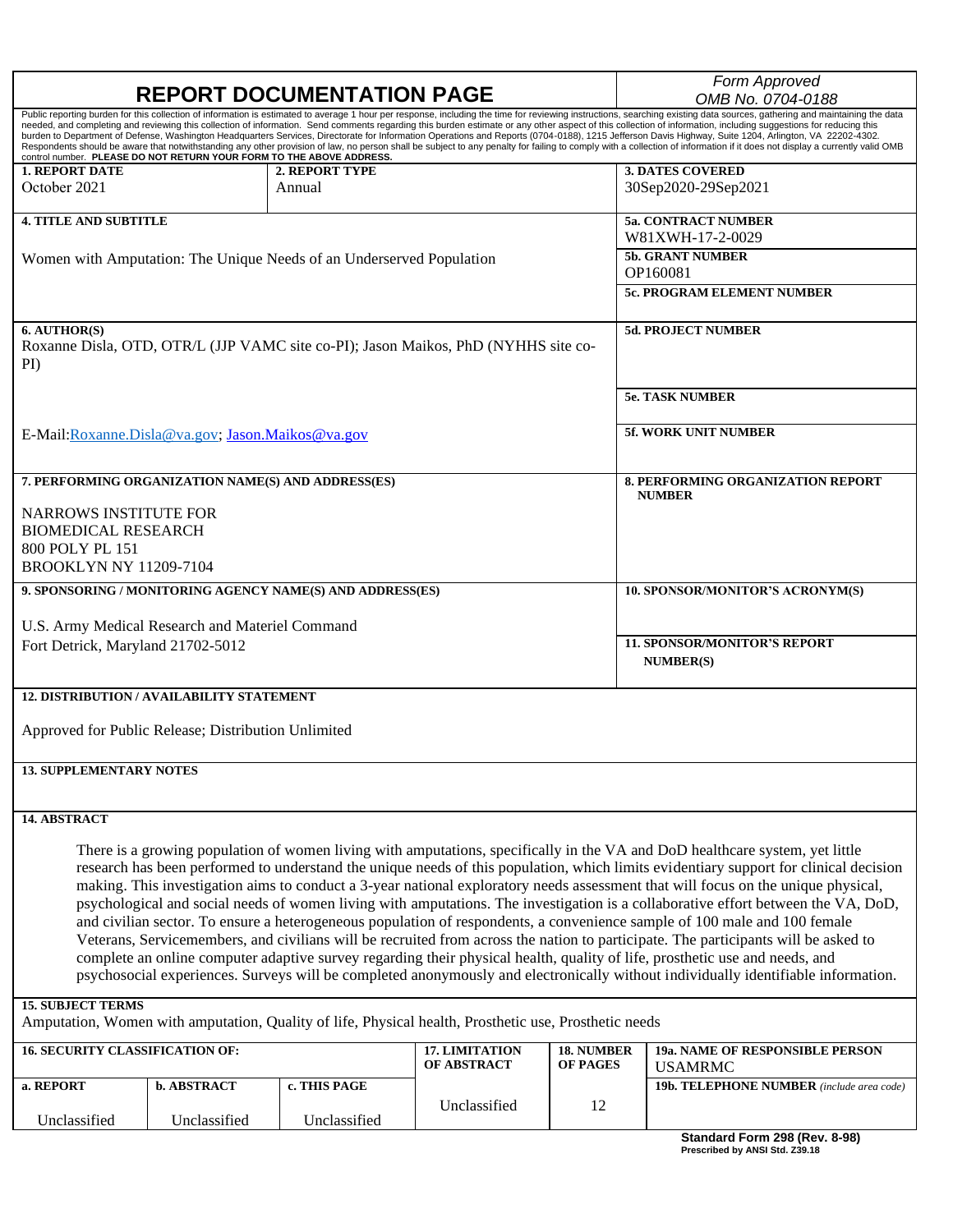# **TABLE OF CONTENTS**

# **Page**

|    | 1. Introduction                                     | 4  |
|----|-----------------------------------------------------|----|
|    | 2. Keywords                                         | 4  |
|    | 3. Accomplishments                                  | 4  |
| 4. | Impact                                              | 9  |
|    | 5. Changes/Problems                                 | 10 |
|    | 6. Products                                         | 11 |
|    | 7. Participants & Other Collaborating Organizations | 11 |
|    | 8. Special Reporting Requirements                   | 12 |
| 9. | <b>Appendices</b>                                   | 12 |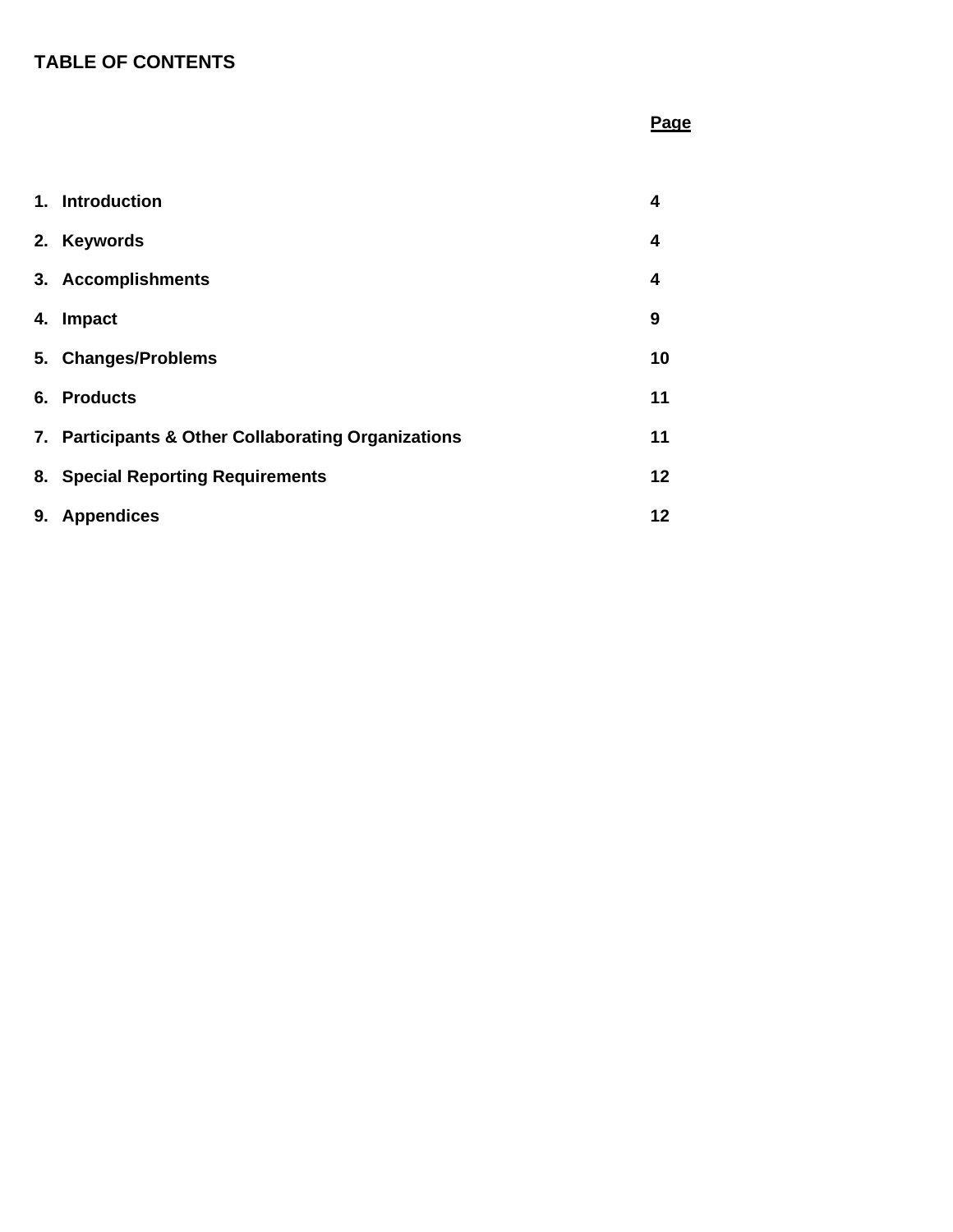### **1. INTRODUCTION:**

Due to the historic number of women serving in combat related positions, more women have experienced amputation of one or more limbs during the most recent conflicts. During the most recent conflicts, more than 135 American servicewomen gave their lives, over 600 were injured, and 27 have experienced traumatic limb amputation. In 2016, the Veterans Health Administration (VHA) served 1,805 female Veterans with amputations. Despite these numbers, females with amputation are studied less than their male counterparts in prosthetic and amputee rehabilitation research, which limits evidentiary support for clinical decision making in this demographic. While research on this demographic has been limited in scope, it has been shown that women with lower limb amputations face physical challenges. For example, women generally require smaller prosthetic components due to their smaller bone structure and muscle mass. Commercially available prosthetic components tend not to be gender-specific and are designed with male anthropometry and biomechanics, which leads to greater dissatisfaction with prosthetic fit and appearance for women living with amputation. Challenges with prosthetic fit stemming from the lack female specific components and heavy prosthetic weight can lead to skin integrity problems, pistoning, and an increased risk for secondary comorbidities. As such, women living with amputation are at a significantly higher risk for developing osteoarthritis in the contralateral limb compared to men. Women living with amputation also face unique psychosocial challenges. One in five female Veterans screen positive for military sexual trauma and female Veterans are 22% more likely to be diagnosed with a mental health condition compared to male Veterans. There is a significant need to fill this critical gap in knowledge of the unique needs of women living with amputation. As such, this investigation will aid in the determination of these unique needs and improve the evidentiary support needed for this expanding population. This study will help determine gaps in research, as well as commercially available products, which will guide appropriate treatment strategies.

### **2. KEYWORDS:**

Amputation, Women with amputation, Physical, Psychological, Social, Prosthetics needs assessment

### **3. ACCOMPLISHMENTS:**

#### **What were the major goals of the project?**

The overall goals for study OP160081 include:

1. To determine the difference in physical needs of females living with amputation compared to males living with amputation, and to classify this difference.

2. To determine the differences in psychosocial needs of females living with amputation compared to males

| Major Task 1: Survey and Website development IRB<br><b>Submission</b> | % Completion | <b>Completion Date</b> | Expected<br>Completion |
|-----------------------------------------------------------------------|--------------|------------------------|------------------------|
| Subtask 1: Survey/Website Development                                 |              |                        |                        |
| Finalize surveys and guided questions                                 | 100%         | 5/2018                 |                        |
| Purchase of website, server space                                     | 100%         | 10/2018                |                        |
| Creation of the survey decision tree                                  | 100%         | 6/2018                 |                        |
| Testing, Debugging, and Optimizing electronic survey                  | 100%         | 12/2018                |                        |
| Final edits and Live Launch                                           | 100%         | 1/2019                 |                        |
| Milestone Achieved: Creation of electronic survey and decision tree   | 100%         | 5/2/2018               |                        |
| Milestone Achieved: Launch of website/online survey                   | 100%         | 1/2019                 |                        |
| Subtask 2: Prepare IRB Documents and Research Protocol                |              |                        |                        |
| Coordinate with Sites for CRADA* submission                           | 100%         | ongoing                |                        |
| Refine eligibility criteria, exclusion criteria, screening protocol   | 100%         | 12/15/2017             |                        |
| Finalize human subjects protocol                                      | 100%         | 12/2017                |                        |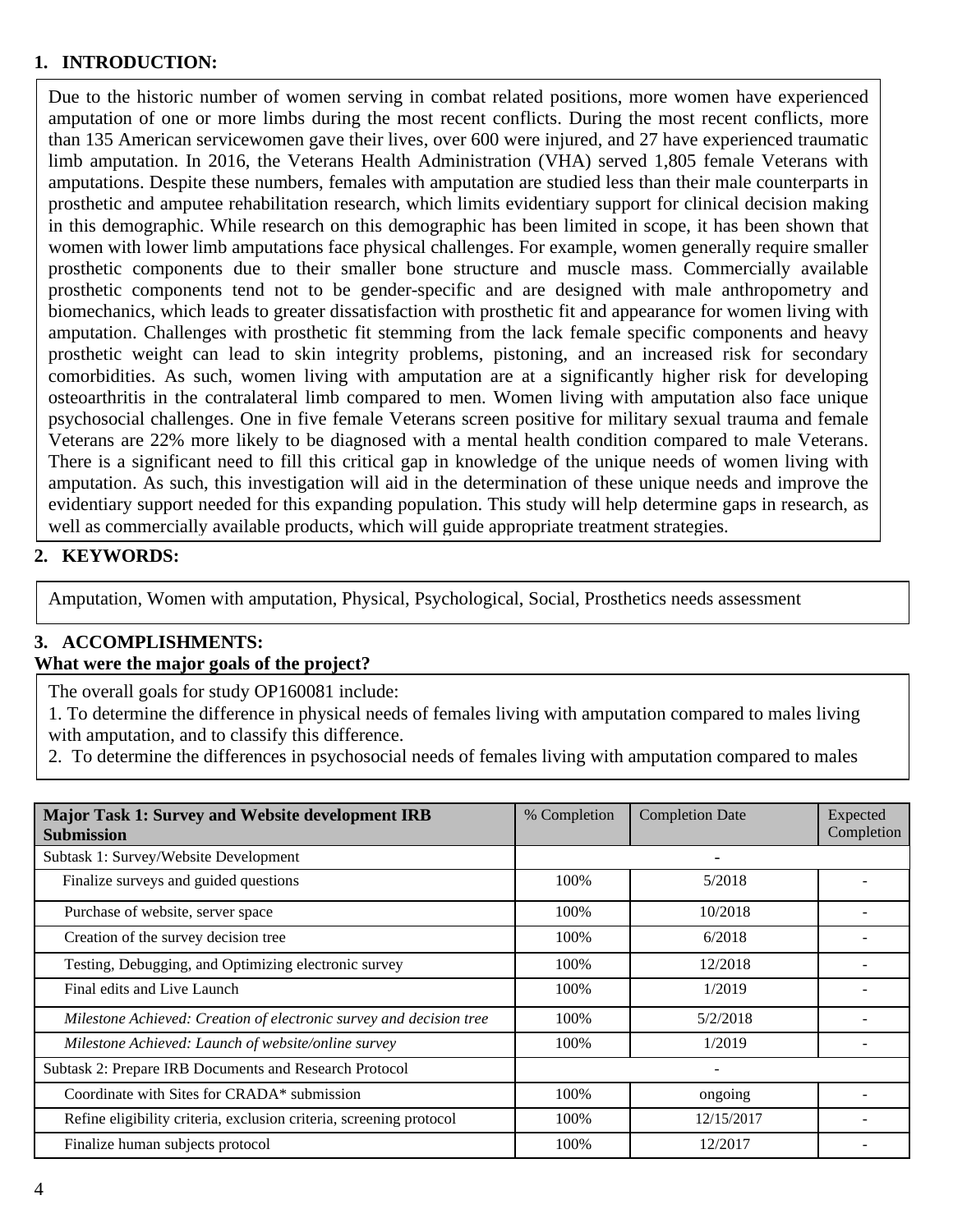| Submit Central IRB** initial submission                                                                                              | 100% | 05/18/2018                                                                                                                                                                                             | $\overline{\phantom{a}}$ |
|--------------------------------------------------------------------------------------------------------------------------------------|------|--------------------------------------------------------------------------------------------------------------------------------------------------------------------------------------------------------|--------------------------|
| Coordinate with VA Sites for Central IRB**LSI submission                                                                             | 100% | NYHHS: 12/4/2018<br>JJPVAMC: 2/27/2019<br>Washington DC:<br>6/24/2019<br>Cleveland: 6/24/2019<br>Tampa: 6/24/2019<br>Philadelphia: 8/22/2019<br>Denver: 8/22/2019                                      |                          |
| Coordinate with Non-VA site for IRB <sup>**</sup> protocol submission                                                                | 100% | Walter Reed site:<br>11/15/2018<br>NYU site:<br>10/23/201<br>9                                                                                                                                         |                          |
| Coordinate with Sites for Military 2 <sup>nd</sup> level IRB <sup>**</sup> review<br>(ORP/HRPO)                                      | 100% | NYHHS: 11/9/2018<br>JJPVAMC: 5/13/2019<br>DC VA: 8/27/2019<br>Cleveland: 8/27/2019<br>Tampa: 9/30/2019<br>Philadelphia: 10/17/2019<br>Denver: 10/17/2019<br>Walter Reed: 02/21/2019<br>NYU: 03/03/2021 |                          |
| Milestone Achieved: Central and Local IRB <sup>**</sup> approval                                                                     | 100% |                                                                                                                                                                                                        |                          |
| Milestone Achieved: HRPO** approval for all protocols                                                                                | 100% |                                                                                                                                                                                                        |                          |
| <b>Major Task 2: Coordinate Study Staff for</b><br><b>Recruitment/Enrollment</b>                                                     |      |                                                                                                                                                                                                        |                          |
| Subtask1: Hiring and Training of Study Staff                                                                                         |      |                                                                                                                                                                                                        |                          |
| Coordinate with VA, DoD, and Private Sector for job description                                                                      | 100% | 10/30/2017                                                                                                                                                                                             |                          |
| Advertise and interview for project related staff                                                                                    | 100% | 11/15/2017                                                                                                                                                                                             |                          |
| Coordinate with Sites for hiring, training, supervision and, fidelity<br>checks as needed for attrition.                             | 100% | 3/2018                                                                                                                                                                                                 |                          |
| Recruit Point of Contact (POC) at each VA Polytrauma site and<br><b>Regional Amputation Center (RAC)</b>                             | 100% | 10/15/2017                                                                                                                                                                                             |                          |
| Milestone Achieved: POC of contact for recruitment identified at<br>each RAC and Polytrauma site                                     | 100% | 10/15/2017                                                                                                                                                                                             |                          |
| Milestone Achieved: Project Research staff hired and trained                                                                         | 100% | 12/11/2017                                                                                                                                                                                             | $\blacksquare$           |
| <b>Major Task 3: Participant Recruitment</b>                                                                                         |      |                                                                                                                                                                                                        |                          |
| Subtask 1: Subject recruitment                                                                                                       |      |                                                                                                                                                                                                        |                          |
| Coordinate with Prosthetics and Rehabilitation Clinic for Subject<br>Recruitment as well as each POC at all RAC and Polytrauma Sites | 100% | 12/3/2019                                                                                                                                                                                              |                          |
| Develop flyers with survey information                                                                                               | 100% | 06/14/2018                                                                                                                                                                                             |                          |
| Complete local pilot study                                                                                                           | 100% | 07/02/2019                                                                                                                                                                                             |                          |
| Milestone Achieved: Study begins                                                                                                     | 100% | 1/10/2019                                                                                                                                                                                              |                          |
| Milestone Achieved: First subject consented, screened and enrolled                                                                   | 100% | 1/10/2019                                                                                                                                                                                              |                          |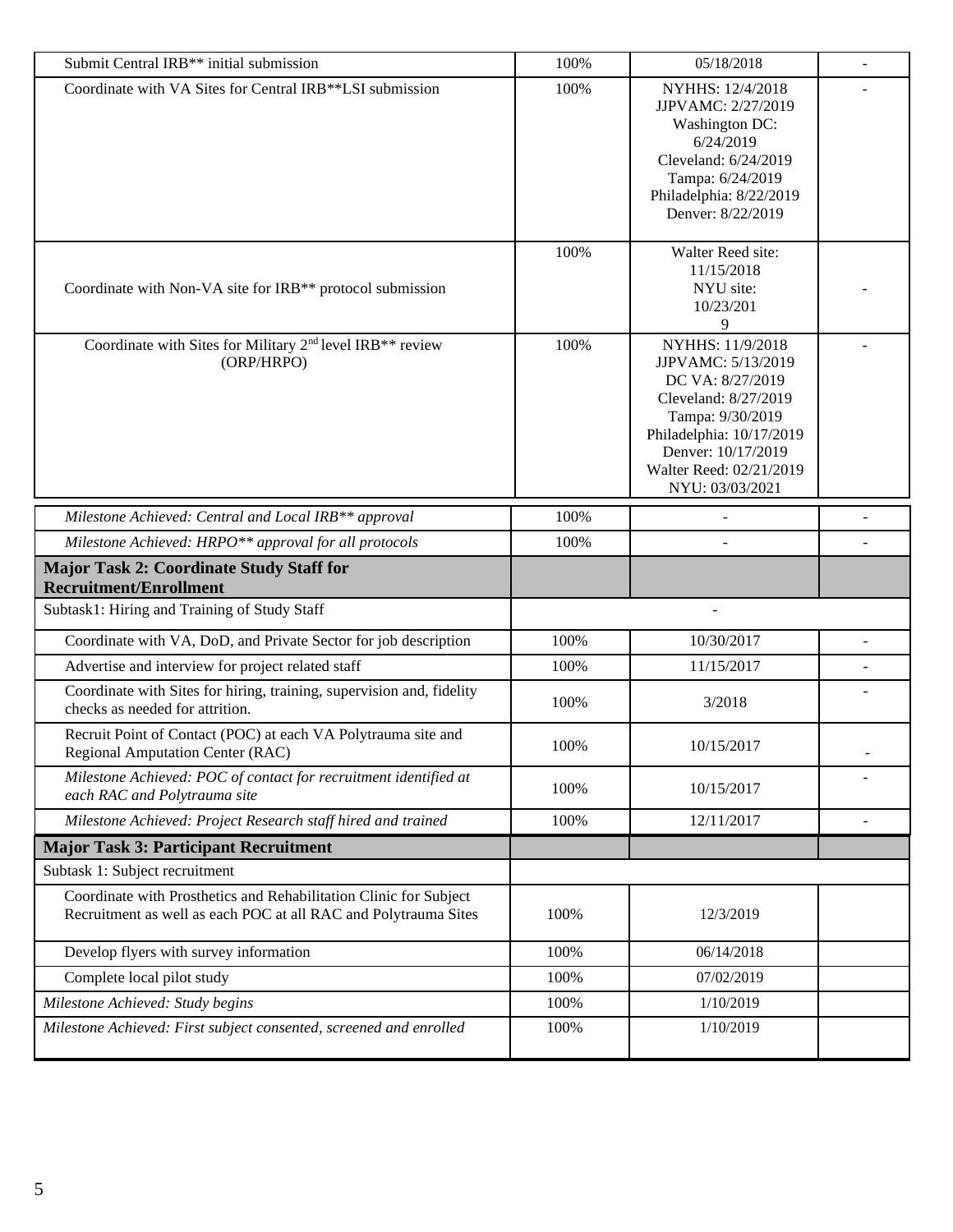| <b>Major Task 4: Data Collection</b>                                |                      |  |
|---------------------------------------------------------------------|----------------------|--|
| Subtask 1: Set up web-based data management system                  | 100%                 |  |
| Maintain website and server                                         | 100%                 |  |
| Subtask 2: Conduct Study                                            |                      |  |
| Collect electronic survey data according to the project<br>timeline | Ongoing              |  |
| Milestone Achieved: All subjects have been recruited,               | 95% of Men;          |  |
| consented, screened, and enrolled                                   | 121% of Women        |  |
|                                                                     | overall, but seeking |  |
|                                                                     | 30 more female       |  |
|                                                                     | Veterans/Service     |  |
|                                                                     | Members              |  |
| Milestone Achieved: All subjects have completed the research        | 100% overall (but    |  |
| protocol                                                            | 40% of targeted      |  |
|                                                                     | female               |  |
|                                                                     | Veterans/Service     |  |
|                                                                     | Members have         |  |
|                                                                     | completed)           |  |

### **What was accomplished under these goals? Major Activities and specific objectives for Year 4 include:**

#### **Survey Status**

As of 10/22/2021, 219 participants have completed the survey. Of those, 123 are female, 95 are male, and 1 is a transgender woman. Our goal is to have a minimum of 200 completed surveys, including 100 female

over quota.

participants and 100 male participants. Figure 1 depicts general campaign statistics. To date, there have been 398 participants: 219 subjects (55.03%) have completed the survey, 52 (13.07%) were ineligible based on inclusion/exclusion questions, 122 participants (30.65%) started the survey but did not complete it and 5 participants (1.26%) were over quota. Due to the length of the survey, we expected approximately 20-25% would not complete the survey after starting it. We are likely seeing an increase in non-completions because more patients are now taking the survey from home due to COVID without full knowledge of the time commitment. During recruitment in person, the time commitment was fully explained. Furthermore, participants were given the opportunity to complete the survey on site.

Figure 2 outlines the participants by military status (current/previous service or never served) and identified gender

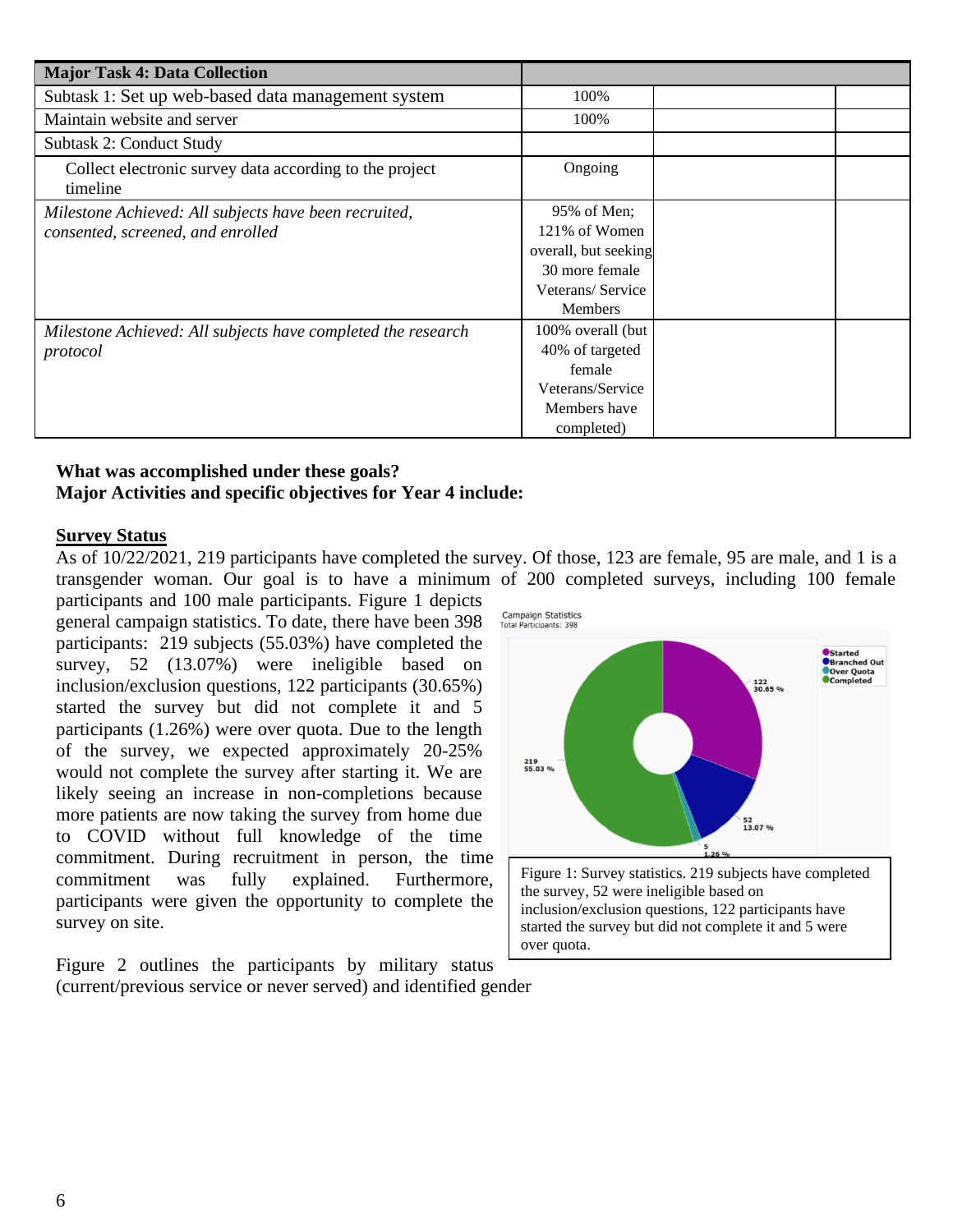milaffil. Which one of the following describe your current service in the United States Armed Forces?

| gender. Which gender do you currently identify as?                                                                                                         |          |                |               |                                       |                                         |                        |              |                                   |                        |
|------------------------------------------------------------------------------------------------------------------------------------------------------------|----------|----------------|---------------|---------------------------------------|-----------------------------------------|------------------------|--------------|-----------------------------------|------------------------|
| milaffil. Which one of the<br>following describe your<br>current service in the United<br><b>States Armed Forces?</b>                                      |          | <b>Male</b>    | <b>Female</b> | <b>Transge</b><br>nder<br><b>Male</b> | <b>Transge</b><br>nder<br><b>Female</b> | Gender<br><b>Oueer</b> | <b>Other</b> | <b>Prefer</b><br>not to<br>answer | <b>Total</b>           |
| I have never served<br>in the United States<br><b>Armed Forces</b>                                                                                         | Count    | 52             | 101           | O                                     | $\mathbf{o}$                            | 0                      | O            | O                                 | 153                    |
|                                                                                                                                                            | % by Col | 54.7%          | 82.1%         | 0.0%                                  | 0.0%                                    | 0.0%                   | 0.0%         | 0.0%                              | 69.9%                  |
| I currently serve in<br>the United States<br>Armed Forces as<br>Active Duty,<br><b>National or National</b><br>Air Guard Unit, in a<br><b>Reserve Unit</b> | Count    | $\overline{2}$ | $\mathbf{1}$  | $\Omega$                              | $\Omega$                                | $\Omega$               | $\Omega$     | $\Omega$                          | 3                      |
|                                                                                                                                                            | % by Col | 2.1%           | 0.8%          | 0.0%                                  | 0.0%                                    | $0.0\%$                | 0.0%         | 0.0%                              | 1.4%                   |
| I have served in the<br>Armed Forces in the<br>past                                                                                                        | Count    | 41             | 20            | $\Omega$                              | 1                                       | $\Omega$               | $\Omega$     | O                                 | 62                     |
|                                                                                                                                                            | % by Col | 43.2%          | 16.3%         | 0.0%                                  | 100.0%                                  | 0.0%                   | 0.0%         | 0.0%                              | 28.3%                  |
| Prefer not to answer                                                                                                                                       | Count    | 0              | 1             | O                                     | $\Omega$                                | $\Omega$               | $\Omega$     | O                                 | 1                      |
|                                                                                                                                                            | % by Col | 0.0%           | 0.8%          | 0.0%                                  | $0.0\%$                                 | 0.0%                   | 0.0%         | 0.0%                              | 0.5%                   |
| <b>Total</b>                                                                                                                                               | Count    | 95             | 123           | $\bullet$                             | 1                                       | $\mathbf{o}$           | $\mathbf o$  | $\Omega$                          | 219.0                  |
|                                                                                                                                                            | % by Col | 100.0%         | 100.0%        | 100.0%                                | 100.0%                                  | 100.0%                 | 100.0%       | 100.0%                            | 100.0<br>$\frac{9}{6}$ |

Figure 2: Military and gender identification status of participants. Currently, 21 female Veterans or Service Members and one transgender female veteran has completed the survey. One female participant preferred not to answer military status question. Our goal is to have at least 50 female Veterans/Service Members complete the survey.

#### **Statistical Analysis**

A data use agreement between VA and Army Public Health Center (APHC) for sharing raw data with the statistical analysis team was completed on 03/31/21. Preliminary analysis of collected data occurred. Below are the results for a sample size of 114 women, 93 men and 1 transgendered female who completed the survey.

### **Research Question 1: Is there a difference in physical needs of females living with amputation compared to males living with amputation?**

Independent sample t-tests with gender (male/female) as the grouping variable and physical needs variables as the dependent variables were conducted. For both upper and lower extremity amputation, women were less satisfied with appearance compared to men. Women with lower limb loss reported worse residual limb health compared to men, but with no gender differences for those who had lost an arm. This is likely due to sample size (e.g.,  $df = 8$  and 10). Women with lower limb loss reported less aesthetic, functional, and overall satisfaction compared to men with limb loss.

### **Research Question 2: Is there a difference in functional needs of females living with amputation compared to males living with amputation?**

Independent sample t-tests with gender (male/female) as the grouping variable and functional needs variables as the dependent variables were conducted. Women with lower extremity limb loss reported significantly fewer activity restrictions than men. Women reported less satisfaction with the usefulness/reliability of their lower extremity prosthesis compared to men. There were no other differences in functionality between men and women.

### **Research Aim 3: Is there a difference in healthcare of females living with amputation compared to males living with amputation?**

Independent sample t-tests with gender (male/female) as the grouping variable and the two healthcare composites and individual items as the dependent variables were conducted. There were no differences between men and women in either of the healthcare composites, or at the item level for healthcare.

### **Research Question 4: Is there a difference in psychosocial needs of females living with amputation compared to males living with amputation?**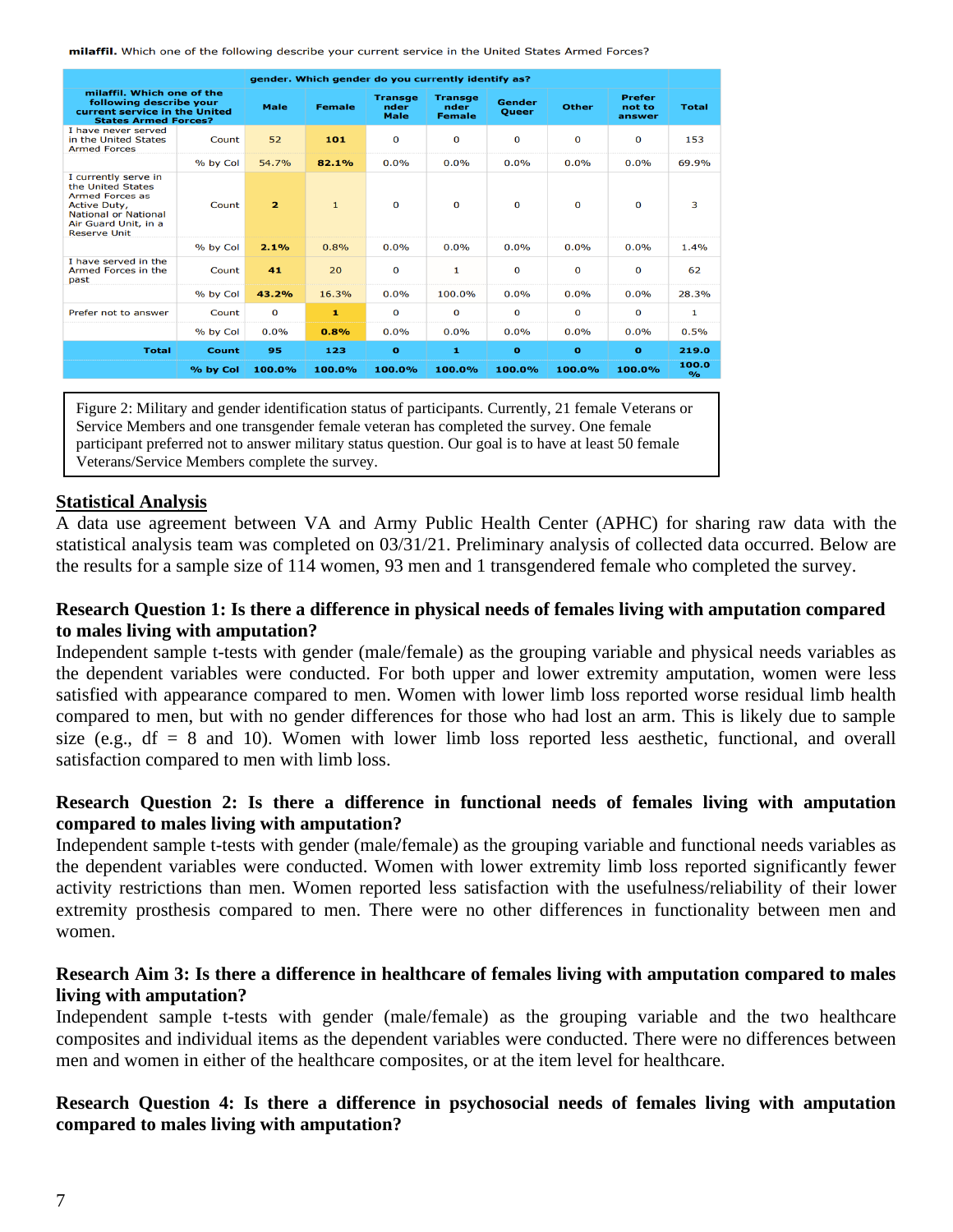Independent samples t-tests with gender (male/female) as the grouping variable and psychosocial needs variables as the dependent variables were conducted. Women with lower limb loss reported a higher level of being bothered at people looking at their prosthesis. Women with lower limb loss also reported lower levels of overall satisfaction with their prosthesis compared to men. Women reported being less comfortable with people they were sexually attracted to compared to men. Women reported less ease in social situations, less change for the better in social situations after amputation, more anxiety, depression, and worse body image perception compared to men. Women with upper extremity limb loss reported more general adjustment compared to men, but the sample sizes are not generalizable.

Dissemination of our findings will include presentations at leading conferences in 2022, as well as the development of several journal manuscripts.

### **Regulatory Approvals**

Table 1 outlines the regulatory status of each collaborating site. Other regulatory updates include:

- HRPO concurrence with determination of exemption for NYU was received on 03/03/21.
- Continuing Review Approval granted by VA Central IRB for overall study on 09/10/2021.
- HRPO acknowledgement of the Continuing Review Documents for all sites received by 10/04/2021.

| Site/HRPO Site #                                                              | <b>IRB Status</b>                          | <b>Most recent Approval</b><br><b>Dates</b>                                                                                                   | <b>Study Stage</b> |
|-------------------------------------------------------------------------------|--------------------------------------------|-----------------------------------------------------------------------------------------------------------------------------------------------|--------------------|
| VA New York Harbor<br>(New York, NY)<br>A-20481.a                             | cIRB, local R&D,<br>HRPO approved          | cIRB: 08/27/2020<br>HRPO Acknowledgement:<br>10/21/2020                                                                                       | Enrolling          |
| <b>Walter Reed National</b><br><b>Military Medical Center</b><br>A-20481.b    | Local IRB, HRPO<br>approved                | Local IRB (exemption<br>granted): 11/15/2018<br>HRPO: 2/21/2019                                                                               | Enrolling          |
| James J. Peters VA<br>Medical Center (Bronx,<br>NY)<br>A-20481.c              | cIRB, local R&D,<br>HRPO approved          | cIRB: 08/27/2020<br>HRPO Acknowledgement:<br>10/05/2020                                                                                       | Enrolling          |
| Washington DC VA<br><b>Medical Center</b><br>A-20481.d                        | cIRB, local R&D,<br>HRPO approved          | cIRB: 08/27/2020<br>HRPO Acknowledgement:<br>10/02/2020                                                                                       | Enrolling          |
| VA Northeast Ohio<br><b>Healthcare System</b><br>(Cleveland, OH)<br>A-20481.e | cIRB, local R&D,<br>HRPO approved          | cIRB: 08/27/2020<br>HRPO Acknowledgement:<br>09/24/2020                                                                                       | Enrolling          |
| James A. Haley VA<br><b>Medical Center</b><br>(Tampa, FL)<br>A-20481.f        | cIRB, local R&D,<br>HRPO approved          | cIRB: 08/27/2020<br>HRPO Acknowledgement:<br>09/18/2020                                                                                       | Enrolling          |
| Corporal Michael J.<br>Crescenz VA<br>(Philadelphia, PA)<br>A-20481.g         | cIRB, HRPO approved                        | cIRB: 08/27/2020<br>HRPO Acknowledgement:<br>09/24/2020                                                                                       | Enrolling          |
| VA Eastern Colorado<br>Healthcare System<br>(Denver, CO)<br>A-20481.h         | cIRB approved, HRPO<br>approved            | cIRB: 08/27/2020<br>HRPO Acknowledgement:<br>10/01/2020                                                                                       | Enrolling          |
| New York<br>University<br>Langone                                             | Local IRB EXEMPT,<br><b>HRPO</b> concurred | Local IRB (exemption<br>granted): 10/23/2019<br><b>HRPO Concurrence With</b><br>Determination of<br>Exemption for the<br>Protocol: 03/03/2021 | Enrolling          |

#### **TABLE 1: Regulatory Status of Collaborating Sites**

#### **Goals Not Met:**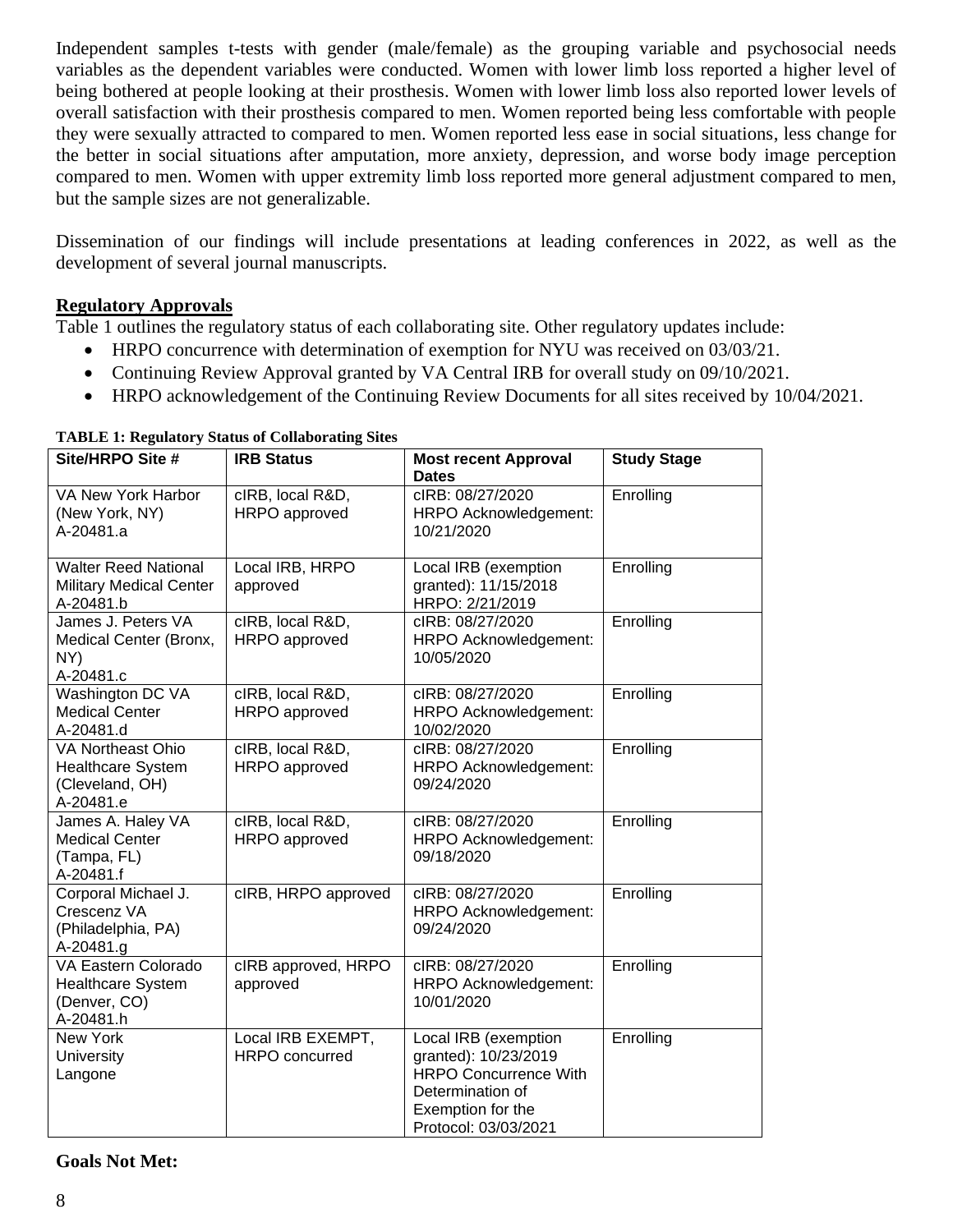All goals have not been met for Y4. Due to the ongoing COVID-19 pandemic, recruitment of female Veterans and Service Members remains less than anticipated.

### **What opportunities for training and professional development has the project provided?**

While this investigation is not designed for training or professional development, the study team holds regular calls with Co-Investigators, as well as quarterly calls with local sites, to provide study updates, promote successful recruitment strategies, discuss any problems, and review data to-date.

#### **How were the results disseminated to communities of interest?**

Nothing to report currently. There are plans to submit abstracts to leading conferences for 2022. Furthermore, we expect to develop several manuscripts by the conclusion of the grant performance period.

#### **What do you plan to do during the next reporting period to accomplish the goals?**

To accomplish the goals and objectives for Year 5, we plan to:

- Coordinate recruitment efforts at collaborating sites, including leveraging virtual telehealth appointments.
- Complete enrollment of at least 30 female Veterans/Service Members.
- Analyze results.
- Submit abstracts to leading conferences to present our results.
- Manuscript preparation and submission.
- Proposal development for continued funding

### *4.* **IMPACT:**

#### **What was the impact on the development of the principal discipline(s) of the project?**

This investigation stands to have a significant impact on the care of female Veterans and Service Members with amputation. Preliminary results (outlined above) already indicate several differences between men and women with upper and/or lower extremity amputation. By understanding the physical and psychosocial differences between men and women with amputation, the amputation care team will be able to provide a more personalized care plan for this growing population of women with limb loss. This study will help determine gaps in research, current treatment plans, as well as commercially available products, which will guide appropriate treatment strategies.

#### **What was the impact on other disciplines?**

Findings from this study can directly influence the Clinical Practice Guidelines utilized for amputation care in this population and potentially impact the care provided by the amputation care team, including occupational and physical therapists, physiatrists, and prosthetists. Furthermore, healthcare providers for women with amputation must evolve healthcare delivery and research practices and work jointly with industry in order to meet the needs of this population. As such, it is critical to understand both the physical and psychosocial needs of women with amputation in order to provide evidentiary support for cross-disciplinary clinical decision making in this demographic.

#### **What was the impact on technology transfer?**

Nothing to Report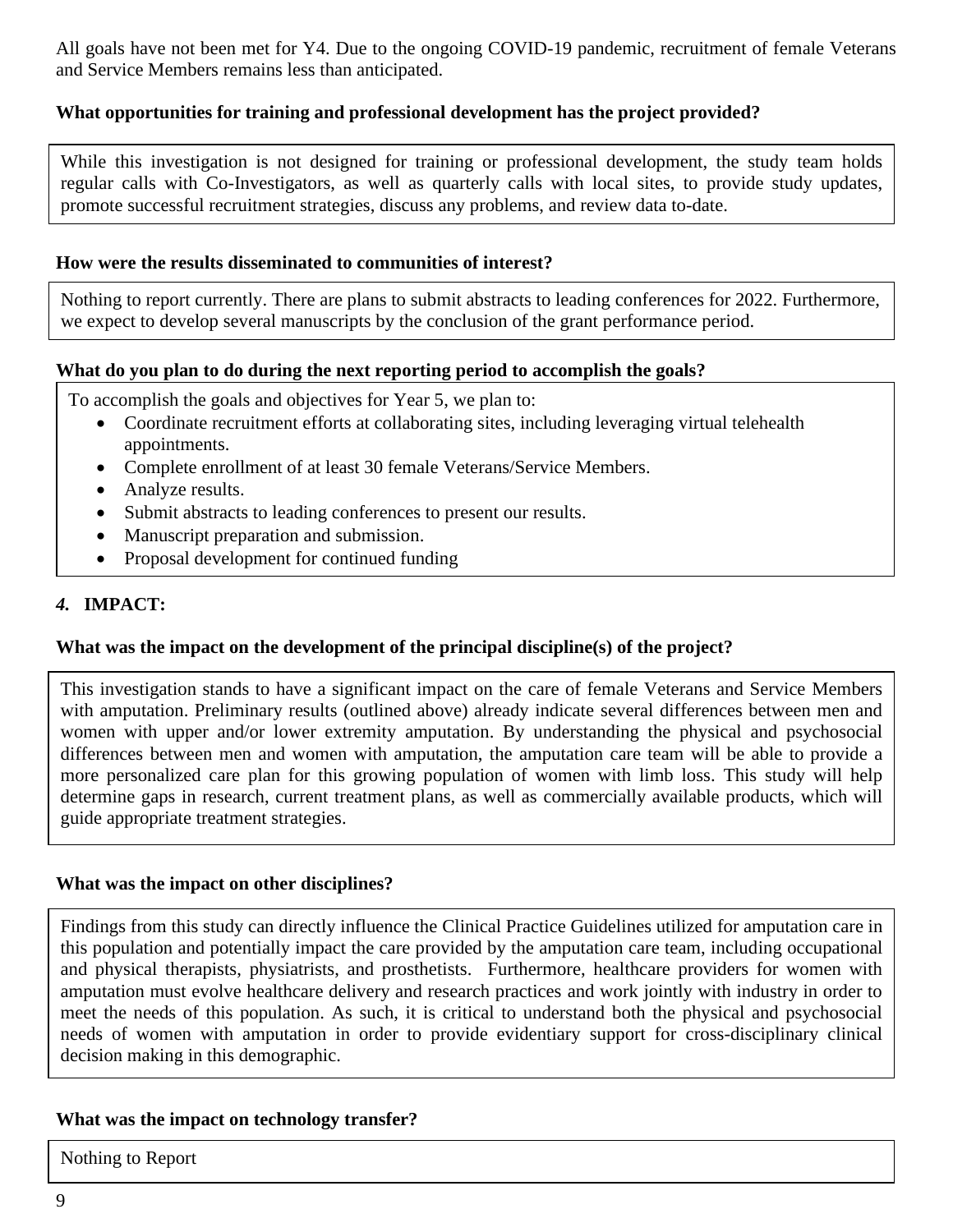### **What was the impact on society beyond science and technology?**

The Clinical Practice Guidelines associated with amputation care for female Veterans and Service Members with amputation may be updated based on the outcomes of this research study. It is necessary for clinicians to understand the unique physical and psychosocial needs of women with amputation. By understanding these unique needs, clinicians can use this "toolbox" of information to provide a customized healthcare plan that can address their needs and concerns to return our female Veterans and Servicemember to their highest levels of physical and psychosocial function. While the VA/DoD lower limb amputation Clinical Practice Guidelines provide guidance on critical decision points in the rehabilitation healthcare plan, results from this novel research have the potential to directly impact the healthcare provided to both Veterans and Service Members by the VA and DoD, as the new information will allow for more evidence-based prescription of services. Information gained from this study will allow VA and DoD to more adequately address the healthcare needs of this growing population, helping them to live higher quality lives.

### **5. CHANGES/PROBLEMS:**

### **Changes in approach and reasons for change**

Due to the ongoing, global pandemic, in-person recruitment at local prosthetic clinics remained limited for year 4. Furthermore, recruitment at national amputation conferences and events has also been suspended due to VA travel restrictions. Recruitment will continue in-person where feasible, as well as through video telehealth appointments.

### **Actual or anticipated problems or delays and actions or plans to resolve them**

The ongoing COVID-19 pandemic has limited in-person recruitment since March 2020. We have continued to recruit participants whenever possible to take the survey, but recruitment was lower than expected. Outpatient clinics continue to slowly reopen to pre-COVID levels for many of our collaborators, which will help inperson recruitment. Furthermore, we will leverage virtual prosthetic telehealth appointments to educate female Veterans and Service Members about the online survey. A one-year, no cost extension has been granted during Y4Q4 to meet our enrollment goals, as well as to perform data analysis and dissemination.

### **Changes that had a significant impact on expenditures**

As anticipated, expenses increased when the statistical analysis team was engaged. Expenditures are expected to continue to return toward the projected budget with the approved year 5 extension.

#### **Significant changes in use or care of human subjects, vertebrate animals, biohazards, and/or select agents**

#### **Significant changes in use or care of human subjects**

There have been no significant changes in use or care of human subjects.

### **Significant changes in use or care of vertebrate animals**

N/A

#### **Significant changes in use of biohazards and/or select agents**

**6. PRODUCTS:** N/A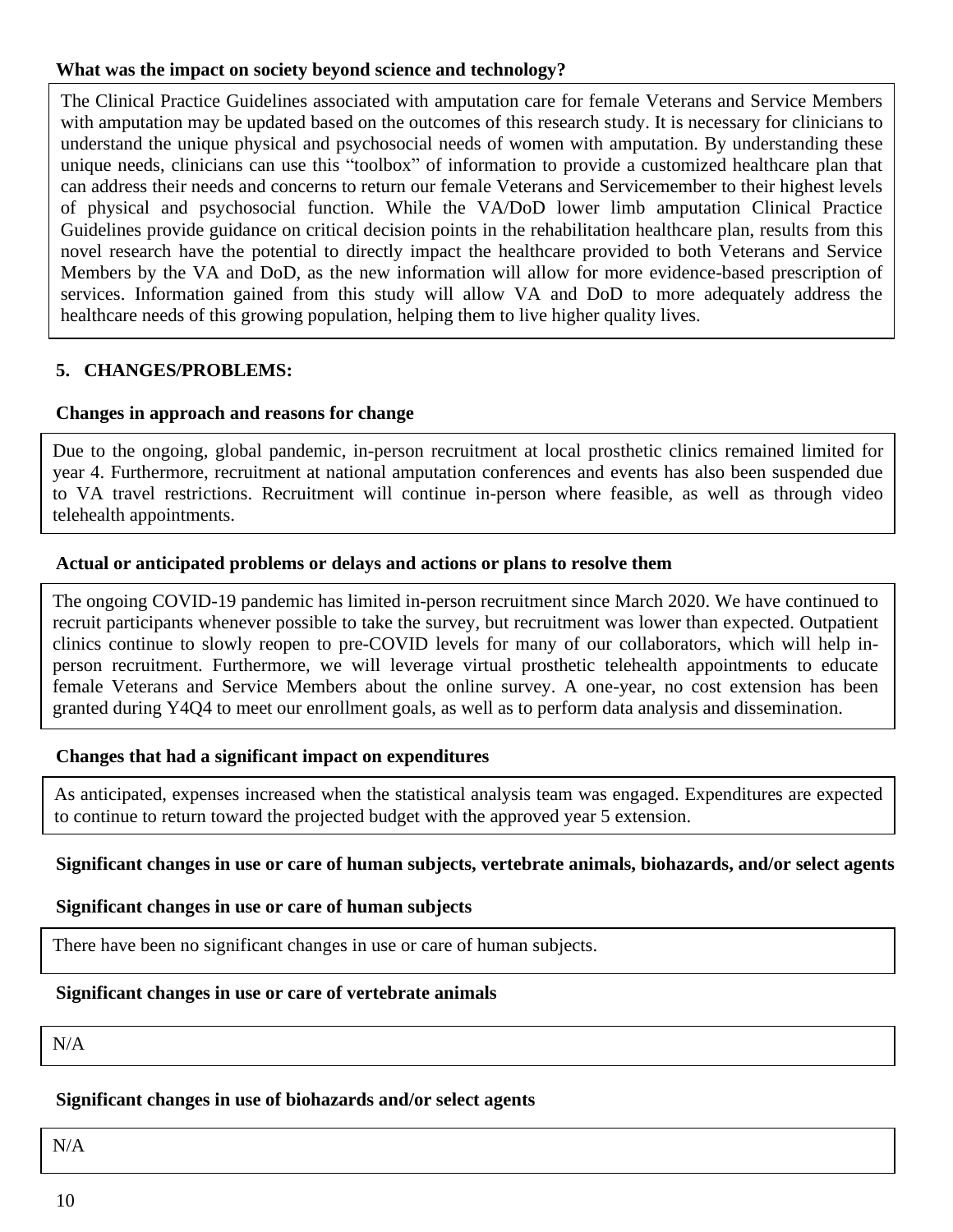#### **6. PRODUCTS: Publications, conference papers, and presentations Journal publications.**

Nothing to Report.

#### **Books or other non-periodical, one-time publications.**

Nothing to Report.

# **Other publications, conference papers and presentations**.

Nothing to Report.

#### • **Website(s) or other Internet site(s)**

The survey can be found at www.limblossmatters.com

### • **Technologies or techniques**

Nothing to Report.

# • **Inventions, patent applications, and/or licenses**

-<br>سا Nothing to Report.

# • **Other Products**

Nothing to Report.

### **7. PARTICIPANTS & OTHER COLLABORATING ORGANIZATIONS What individuals have worked on the project?**

| Name:<br>Project Role:<br>Nearest person month worked:<br>Responsibilities/ Contributions:                           | Roxanne Disla, OTD, OTR/L<br>PI at JJP VAMC<br>2<br>Responsible for overall coordination and integrity of study.                                                                                           |
|----------------------------------------------------------------------------------------------------------------------|------------------------------------------------------------------------------------------------------------------------------------------------------------------------------------------------------------|
| Name:<br>Project Role:<br>Nearest person month worked:<br>Responsibilities/ Contributions:                           | Jason Maikos, PhD<br>Co-PI at NYHHS<br>Oversaw pilot study, item-bank development, responsible for site-specific enrollment.                                                                               |
| Name:<br>Project Role:<br>Nearest person month worked:<br>Responsibilities/ Contributions:<br><b>Funding Support</b> | Michael Hyre, MS<br><b>Study Coordinator at NYHHS</b><br>Assisted with all regulatory activities at NYHHS.<br>CDMRP award number W81XWH-17-1-0568                                                          |
| Name:<br>Project Role:<br>Nearest person month worked:<br>Responsibilities/ Contributions:                           | Alison Pruziner, PT, DPT<br>Co-I at National Veterans Sports Programs and Special Events<br>Assisted pilot study analysis, item-bank development, and recruitment at National Veterans Wheelchair<br>games |
| Name:<br>Project Role:<br>Nearest person month worked:<br>Responsibilities/ Contributions:                           | Heidi Klingbeil, MD<br>Co-I at JJP VAMC<br>Study overview                                                                                                                                                  |